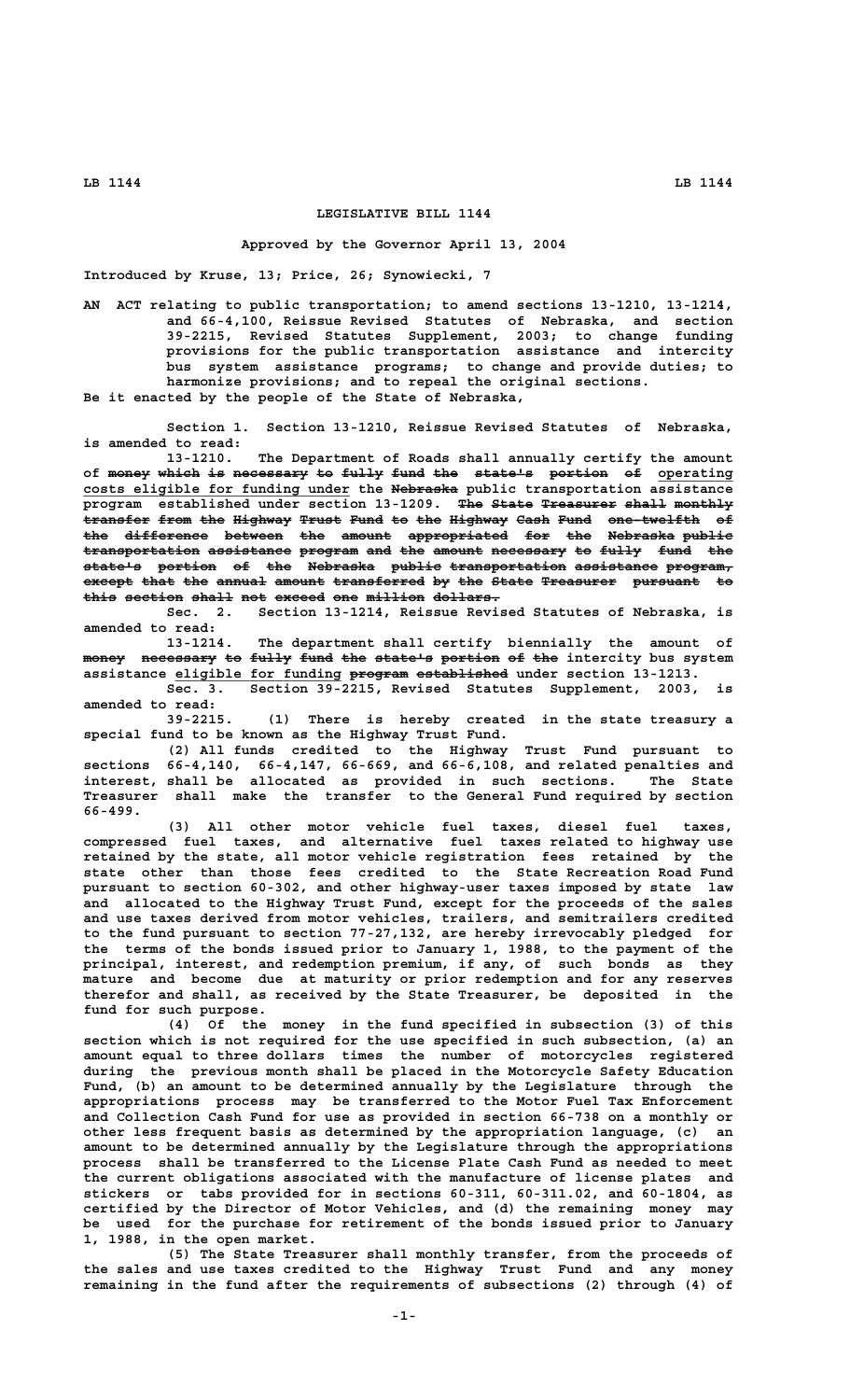**LB 1144 LB 1144**

this section are satisfied,  $\left\{\text{a}\right\}$  thirty thousand dollars to the Grade Crossing Protection Fund.  $\tau$  (b) the amount calculated pursuant to section 13-1210 for financing the operating costs of public transportation systems to the Highway Cash Fund, and (e) each month beginning October 2002 through June 2003, one  $m$ illion six hundred thousand dollars to the Cash Reserve Fund.

**(6) Except as provided in subsection (7) of this section, the balance of the Highway Trust Fund shall be allocated fifty-three and one-third percent, less the amount provided for in section 39-847.01, to the Department of Roads, twenty-three and one-third percent, less the amount provided for in section 39-847.01, to the various counties for road purposes, and twenty-three and one-third percent to the various municipalities for street purposes. If bonds are issued pursuant to subsection (2) of section 39-2223, the portion allocated to the Department of Roads shall be credited monthly to the Highway Restoration and Improvement Bond Fund, and if no bonds are issued pursuant to such subsection, the portion allocated to the department shall be credited monthly to the Highway Cash Fund. The portions allocated to the counties and municipalities shall be credited monthly to the Highway Allocation Fund and distributed monthly as provided by law. Vehicles accorded prorated registration pursuant to section 60-356 shall not be included in any formula involving motor vehicle registrations used to determine the allocation and distribution of state funds for highway purposes to political subdivisions.**

**(7) If it is determined by December 20 of any year that a county will receive from its allocation of state-collected highway revenue and from any funds relinquished to it by municipalities within its boundaries an amount in such year which is less than such county received in state-collected highway revenue in calendar year 1969, based upon the 1976 tax rates for highway-user fuels and registration fees, the Department of Roads shall notify the State Treasurer that an amount equal to the sum necessary to provide such county with funds equal to such county's 1969 highway allocation for such year shall be transferred to such county from the Highway Trust Fund. Such makeup funds shall be matched by the county as provided in sections 39-2501 to 39-2510. The balance remaining in the fund after such transfer shall then be reallocated as provided in subsection (6) of this section.**

**(8) The State Treasurer shall disburse the money in the Highway Trust Fund as directed by resolution of the commission. All disbursements from the fund shall be made upon warrants drawn by the Director of Administrative Services. Any money in the fund available for investment shall be invested by the state investment officer pursuant to the Nebraska Capital Expansion Act and the Nebraska State Funds Investment Act and the earnings, if any, credited to the fund.**

**Sec. 4. Section 66-4,100, Reissue Revised Statutes of Nebraska, is amended to read:**

**66-4,100. The Highway Cash Fund and the Roads Operations Cash Fund are hereby created. If bonds are issued pursuant to subsection (2) of section 39-2223, the balance of the share of the Highway Trust Fund allocated to the Department of Roads and deposited into the Highway Restoration and Improvement Bond Fund as provided in subsection (6) of section 39-2215 and the balance of the money deposited in the Highway Restoration and Improvement Bond Fund as provided in section 39-2215.01 shall be transferred by the State Treasurer, on or before the last day of each month, to the Highway Cash Fund. If no bonds are issued pursuant to subsection (2) of section 39-2223, the share of the Highway Trust Fund allocated to the Department of Roads shall be transferred by the State Treasurer on or before the last day of each month to the Highway Cash Fund.**

**The Legislature may direct the State Treasurer to transfer funds from the Highway Cash Fund to the Roads Operations Cash Fund. Both funds shall be expended by the department (1) for acquiring real estate, road materials, equipment, and supplies to be used in the construction, reconstruction, improvement, and maintenance of state highways, (2) for the construction, reconstruction, improvement, and maintenance of state highways, including grading, drainage, structures, surfacing, roadside development, landscaping, and other incidentals necessary for proper completion and protection of state highways as the department shall, after investigation, find and determine shall be for the best interests of the highway system of the state, either independent of or in conjunction with federal-aid money for highway purposes, (3) for the share of the department of the cost of maintenance of state aid bridges, (4) for planning studies in conjunction with federal highway funds for the purpose of analyzing traffic problems and financial conditions and problems relating to state, county, township, municipal, federal, and all other roads in the state and for incidental costs in connection with the federal-aid grade crossing program for roads not on state highways, (5) for tests and research by the department or proportionate**